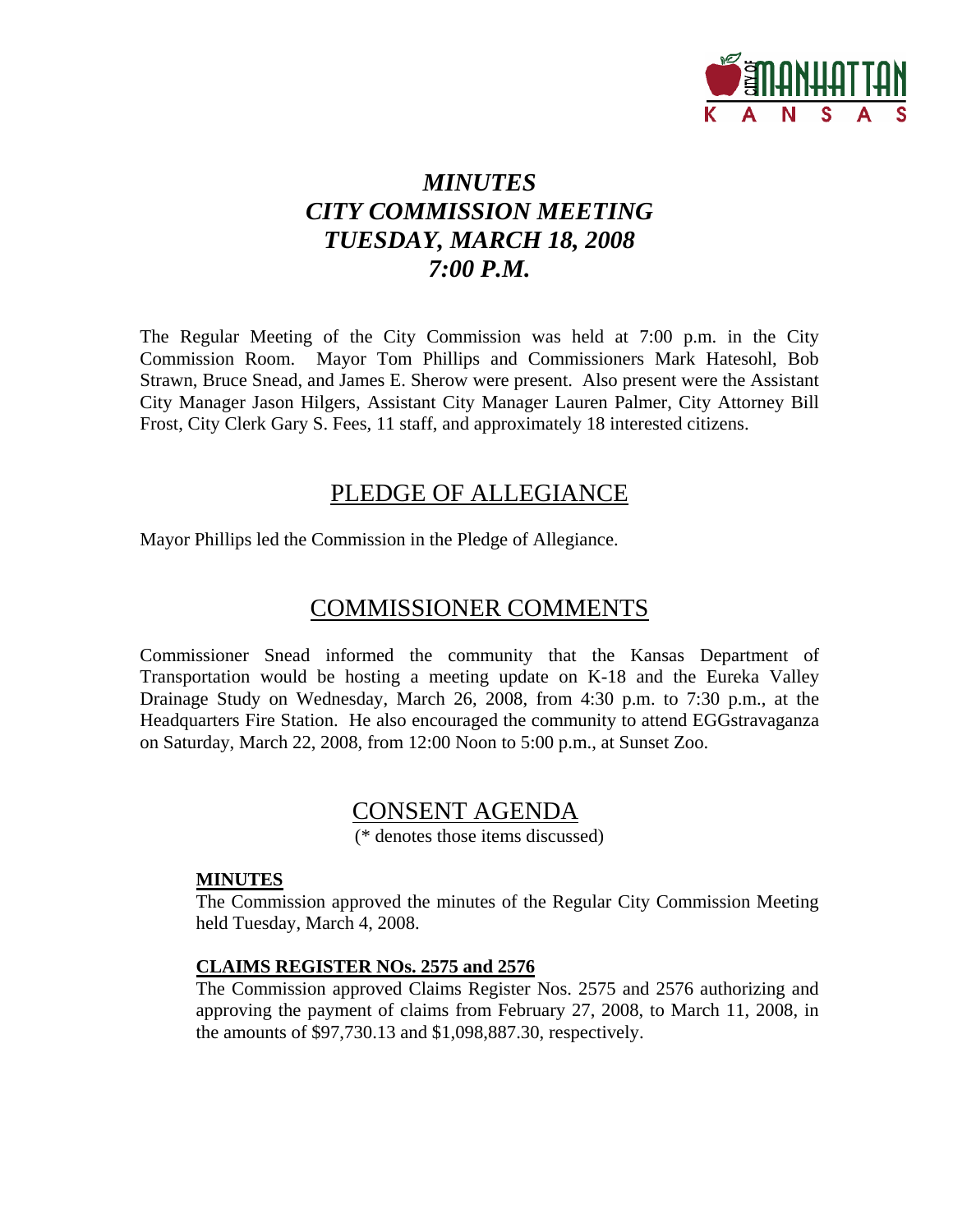## CONSENT AGENDA (*CONTINUED*)

## **\* FIRST READING – INDUSTRIAL REVENUE BONDS – BROOKFIELD RESIDENCES**

Dee R. Ross, 2304 Brockman Street, asked how much money was involved with the Industrial Revenue Bonds for Manhattan Housing Investors and who owns this corporation.

Jason Hilgers, Assistant City Manager, responded to questions and provided additional information on the issuance of Industrial Revenue Bonds for Manhattan Housing Investors.

The Commission approved first reading of an ordinance issuing Industrial Revenue Bonds financing to Manhattan Housing Investors, L.C., for the construction of 112 affordable tax-credit residential units located in Brookfield Addition, Unit 5.

#### **AWARD CONTRACT – WELL REHABILITATION PROJECT(SP0803)**

The Commission awarded a contract in the amount of \$148,346.00 to the low bidder, Sargent Drilling of Geneva, Nebraska, for the Well Rehabilitation Project (SP0803).

## **AMENDMENT – ENGINEERING SERVICES – HAWTHORNE WOODS ADDITION – STREET AND STORMWATER DRAINAGE IMPROVEMENT (ST0715)**

The Commission approved the amendment to the Engineering Service Agreement for Hawthorne Woods Addition, Street and Stormwater Drainage Improvements (ST0715), and authorized the Mayor to execute the amendment, resulting in a net increase in the amount of  $$20,900.00 (+25.78%)$  to the contract with BG Consultants, Inc., of Manhattan, Kansas.

## **AMENDMENT – ENGINEERING SERVICES – CEDAR GLEN ADDITION – STORMWATER DRAINAGE IMPROVEMENTS (SM0602)**

The Commission approved the amendment to the Engineering Service Agreement, for Cedar Glen Addition, Stormwater Drainage Improvements, and authorized the Mayor to execute the amendment, resulting in a net increase in the amount of  $$12,025.00$  (+12.54%) to the design contract with Ruggles and Bohm P.A., of Wichita, Kansas.

## **\* CONTRACT – CONCESSION STANDS**

Curt Loupe, Director of Parks and Recreation, responded to questions from the Commission regarding the bid received.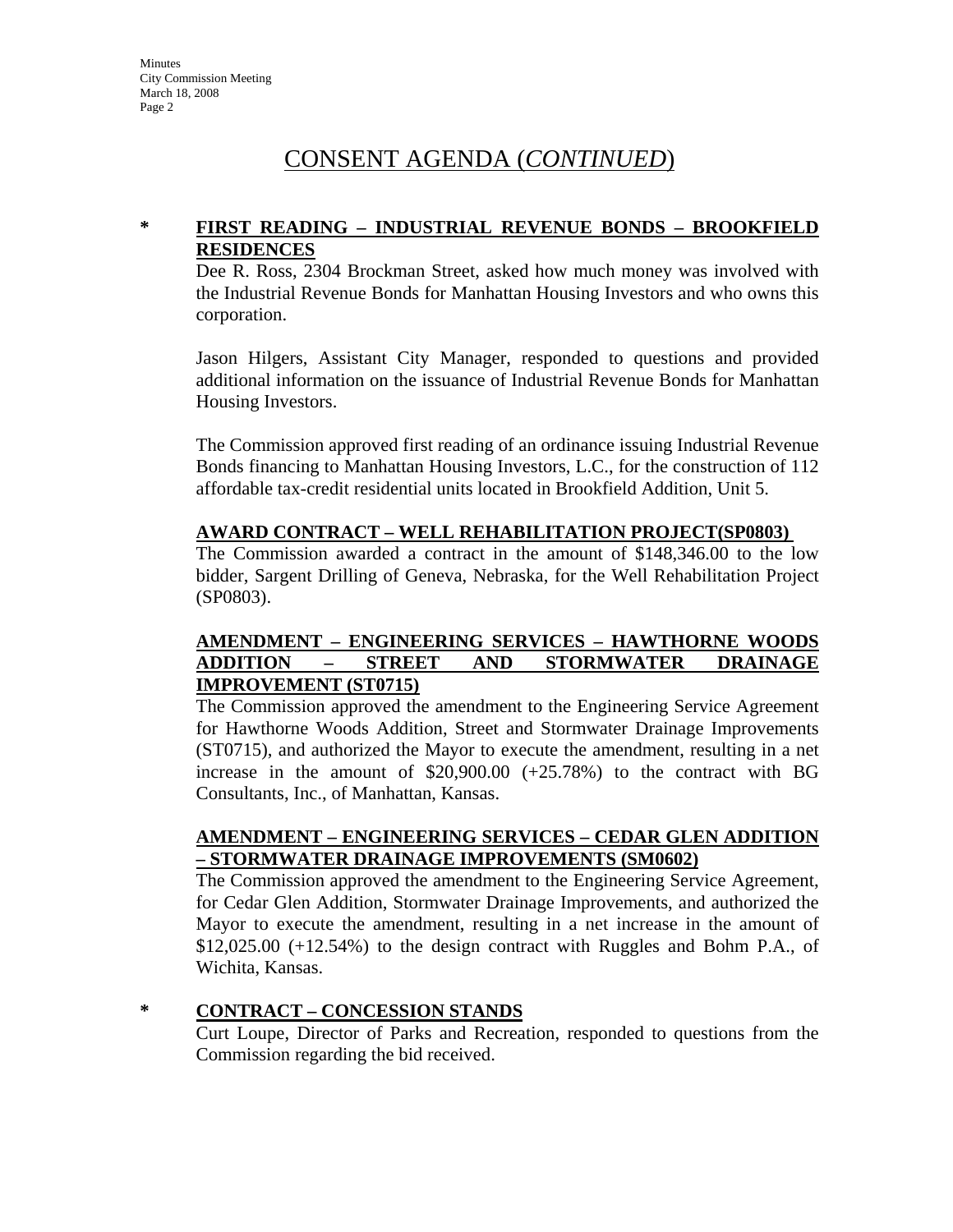## CONSENT AGENDA (*CONTINUED*)

#### **\* CONTRACT – CONCESSION STANDS** *(CONTINUED)*

Mayor Phillips requested that the communication between the Parks and Recreation staff and Streeter Enterprises be improved to provide concessions for all tournaments at Anneberg Park.

The Commission approved and authorized the Mayor to execute the concessions contract with Streeter Enterprises, LLC, of Manhattan, Kansas, for the period of 2008-2012.

## **\* AGREEMENT – BEVERAGE SUPPLIER**

Curt Loupe, Director of Parks and Recreation, responded to questions from the Commission regarding the bid received.

The Commission approved and authorized the Mayor to execute the Agreement between the City of Manhattan and Pepsi Cola Bottling of Marysville, Inc. for the exclusive provision of Pepsi Cola products for a period of five years.

#### **AGREEMENT – VETERNINARY SERVICES – SUNSET ZOO**

The Commission authorized the City of Manhattan to renew the agreement with Kansas State University in connection with "Veterinary Services at Sunset Zoological Park".

#### **\* CONTRACT FOR SALE OF REAL ESTATE – NATIONAL GUARD ARMORY – 721 LEVEE DRIVE**

Bill Frost, City Attorney, provided background information on the item and provided clarification on the motion.

Dee R. Ross, 2304 Brockman Street, asked National Guard Building Sale to the Kansas Military Board.

Jason Hilgers, Assistant City Manager, provided an overview of the item and responded to questions on the sale of property to the Kansas Military Board.

The Commission authorized the Mayor and City Clerk to execute the proposed Contract for Sale of Real Estate and Deed with the Kansas Military Board for the purchase of the property at 721 Levee Drive and accepted the purchase price of \$371,842.03 (includes purchase price, insurance, and special assessments).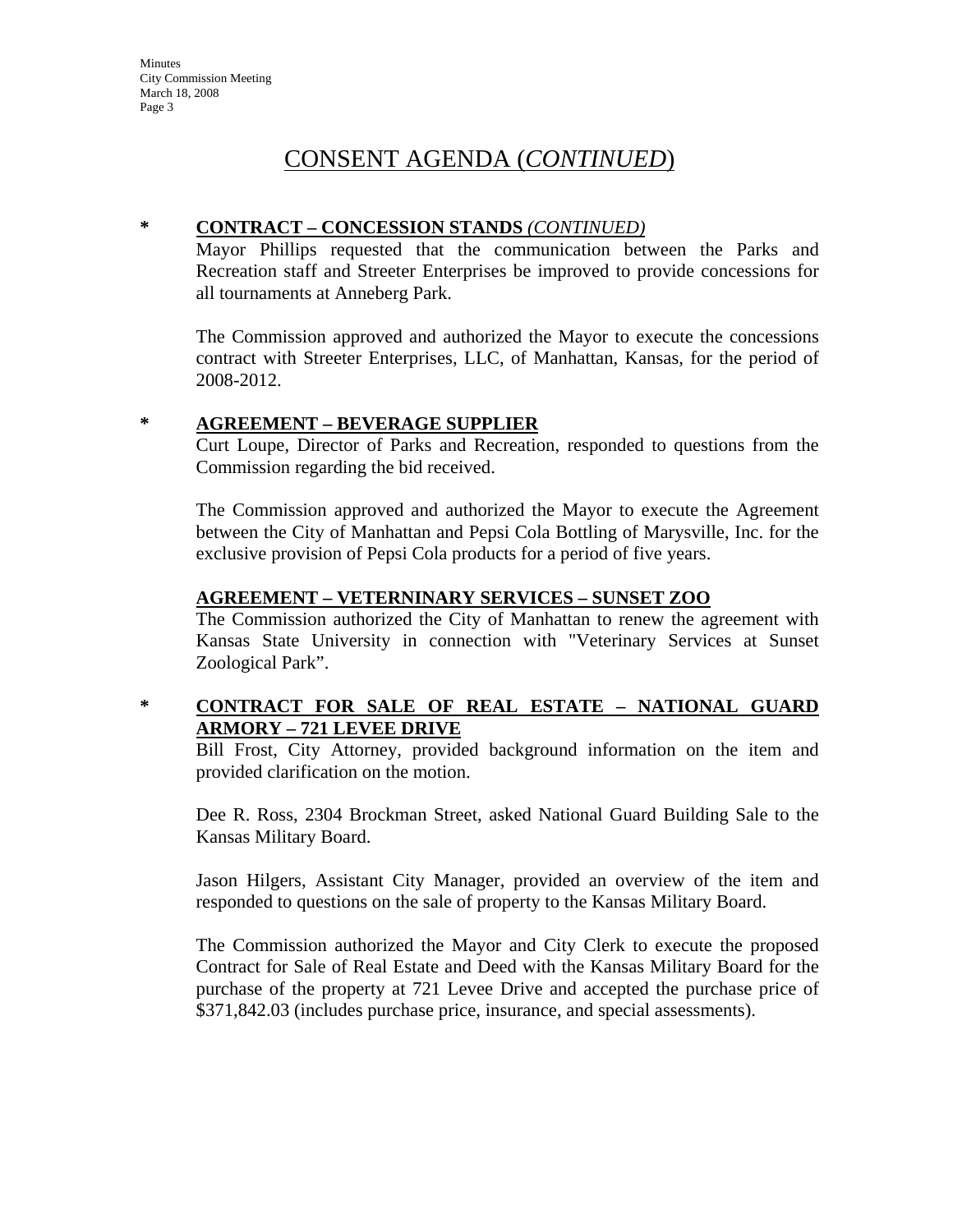## CONSENT AGENDA (*CONTINUED*)

#### **PURCHASE/INSTALL – WARNING SIREN – CITY PARK LOCATION**

The Commission authorized City Administration to enter into a purchase agreement in the amount of \$18,307.35 with Blue Valley Public Safety, of Grain Valley, Missouri, for the purchase and installation of a Federal Signal Corporation warning siren in City Park.

#### **BOARD APPOINTMENT**

The Commission approved the re-appointment of Torry Dickinson, 2391 Grandview Terrace, to a four-year term to the Housing Authority Board of Commissioner. Ms. Dickinson's appointment begins immediately and will expire March 3, 2012.

Dee R. Ross, 2304 Brockman Street, asked the Commission why individuals in this city receive different percentages of city funded participation for private developments.

Mayor Phillips and Jason Hilgers, Assistant City Manager, provided an explanation of public participation projects for new developments and the process used to determine what the percentage of public participation should or should not be.

After discussion, Commissioner Snead moved to approve the consent agenda, as presented. Commissioner Sherow seconded the motion. On a roll call vote, motion carried 5-0.

## GENERAL AGENDA

## **FIRST READING – REZONE - WEST OF THE EXISTING MANHATTAN MEDICAL CENTER**

Eric Cattell, Assistant Director for Planning, presented the item and responded to questions from the Commission regarding lighting the parking area and adjacent homes.

Bob Dieball, Facility Manager, Manhattan Medical Center, provided additional information on the expansion plans of the Medical Center and responded to questions regarding the lights and timers in the parking lot.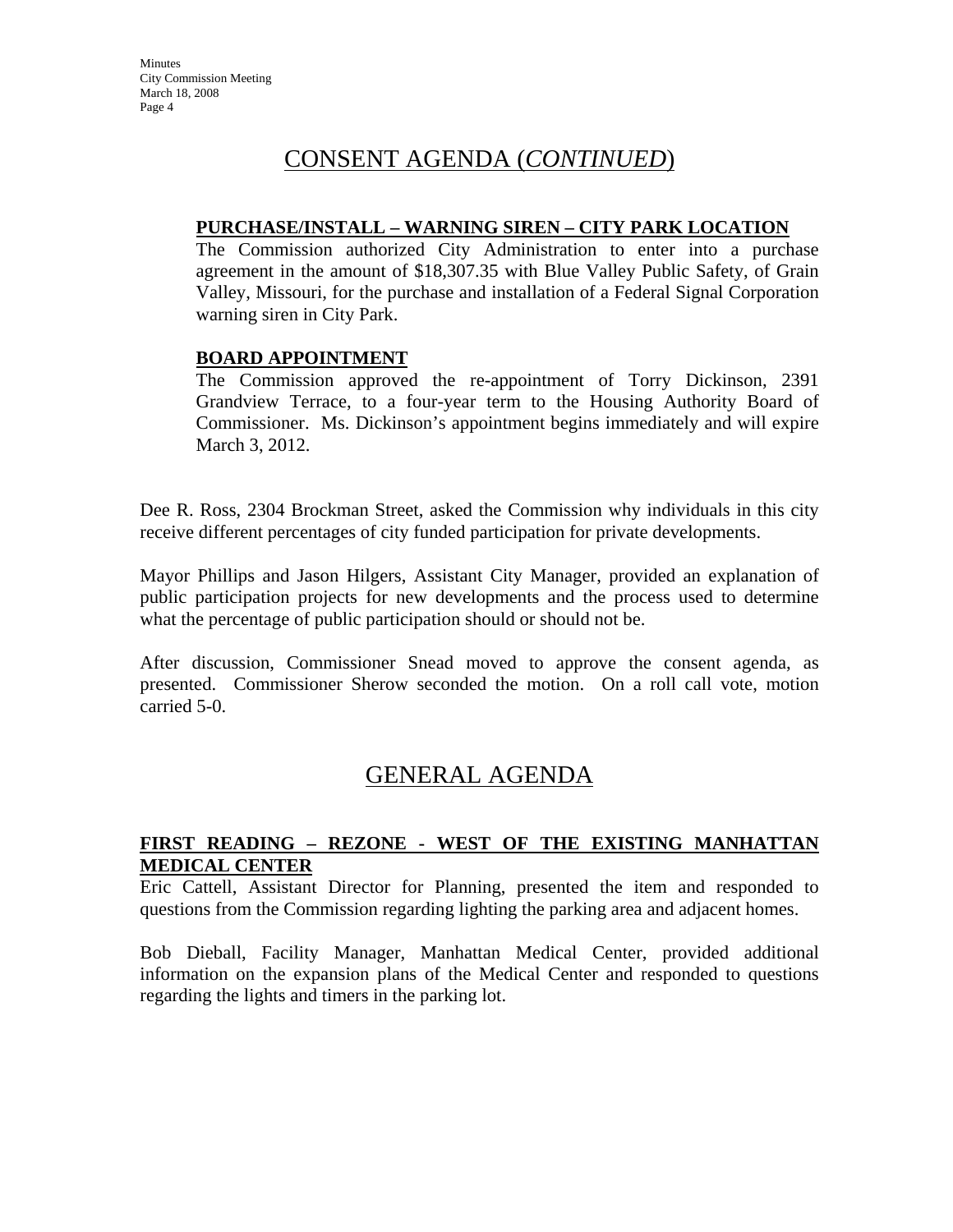# GENERAL AGENDA (*CONTINUED*)

## **FIRST READING – REZONE - WEST OF THE EXISTING MANHATTAN MEDICAL CENTER** *(CONTINUED)*

After discussion, Commissioner Snead moved to approve first reading of an ordinance rezoning Lots 3, 4, 9, 10, and 11, University Acres Addition, and Lot 6, North Timberlane Addition, generally located south of Claflin Road and north of Buena Vista Drive, from R, Single-Family Residential District, to C-1, Restricted Business District, based on the findings in the Staff Report *(See Attachment No. 1)*. Commissioner Hatesohl seconded the motion. On a roll call vote, motion carried 5-0.

### **SOLICIT PROPOSALS - FLINT HILLS PRAIRIE DISCOVERY CENTER MUSEUM CONSULTING SERVICES**

Lauren Palmer, Assistant City Manager, provided an overview on the item and highlighted portions of the Request for Proposals (RFP) document.

Commissioner Strawn requested that the RFP include asking the consultant to tell us that the Discovery Center has merit, can attract 70,000 to 100,000 visitors annually, and will be revenue neutral with support from the community.

Commissioner Snead requested that the consultant chosen revisit the prior study conducted by Dr. David Edgell of the Discovery Center and to reflect current market conditions.

Jason Hilgers, Assistant City Manager, responded to questions from the Commission and provided background information on the item and proposed components of the South Redevelopment Project.

The Commission discussed the makeup and size of the selection committee, with Commissioner Sherow identifying several community members with professional experience that could provide valuable assistance on the selection committee.

Mayor Phillips requested that the consultant selected prepare and clearly identify annual salaries and operational budgets associated with the Discovery Center.

Commissioner Strawn requested that Commissioners Snead and Sherow represent the City Commission on the selection committee and decide with the help of City Staff on the makeup of the selection committee.

After further discussion, Mayor Phillips requested that the Commission be kept informed on the selection and progress of the selection committee.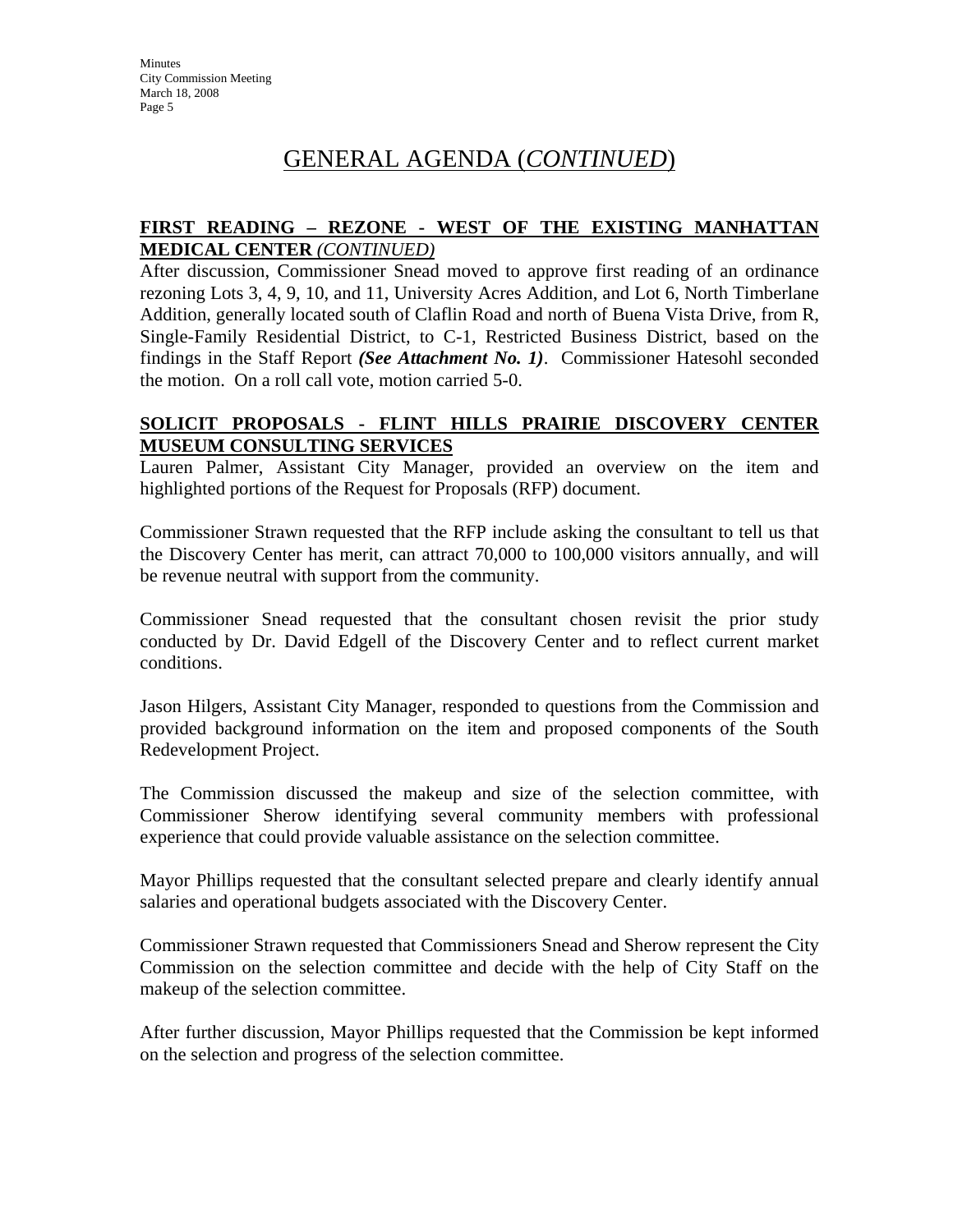# GENERAL AGENDA (*CONTINUED*)

## **SOLICIT PROPOSALS - FLINT HILLS PRAIRIE DISCOVERY CENTER MUSEUM CONSULTING SERVICES** *(CONTINUED)*

Dee R. Ross, 2304 Brockman Street, asked the Commission how many small museums are already located in Manhattan and nearby communities, and asked if their attendance figures been looked at.

Commissioner Sherow stated that there were numbers provided on other local museums in a previous report on the Discovery Center. He also clarified that the Union Pacific Depot is a public use facility, not a museum.

Lauren Ritterbush, 3331 Newbury Street, informed the Commission that the analysis needs to determine if the community is in support of the proposed Discovery Center. She asked that the market analysis be revisited, that additional community input be sought, and determine if the museum is feasible in our community. She then answered questions regarding community support, financial support, and asked the Commission to have the consultant help envision what this Discovery Center can be.

Jason Hilgers, Assistant City Manager, provided additional information about the Discovery Center.

After discussion, Commissioner Strawn moved to authorize City Administration to solicit proposals for museum consulting services to further refine the concept for the Flint Hills Prairie Discovery Center and appoint Commissioners Snead and Sherow to serve on the Selection Committee. Commissioner Hatesohl seconded the motion.

Mayor Phillips asked that the discussions tonight be incorporated into the consultant services.

On a roll call vote, motion carried 5-0.

## **AGREEMENT - DESIGN - SOUTH REDEVELOPMENT DISTRICT PUBLIC UTILITIES (SM0806, WA0803, WA0804, SS0806, SS0807)**

Rob Ott, City Engineer, provided background information on the item.

Brad Waller, HWS Consulting, provided an outline of the process of the proposed water lines, sanitary sewer, drainage areas, and proposed utilities. He then answered questions from the Commission.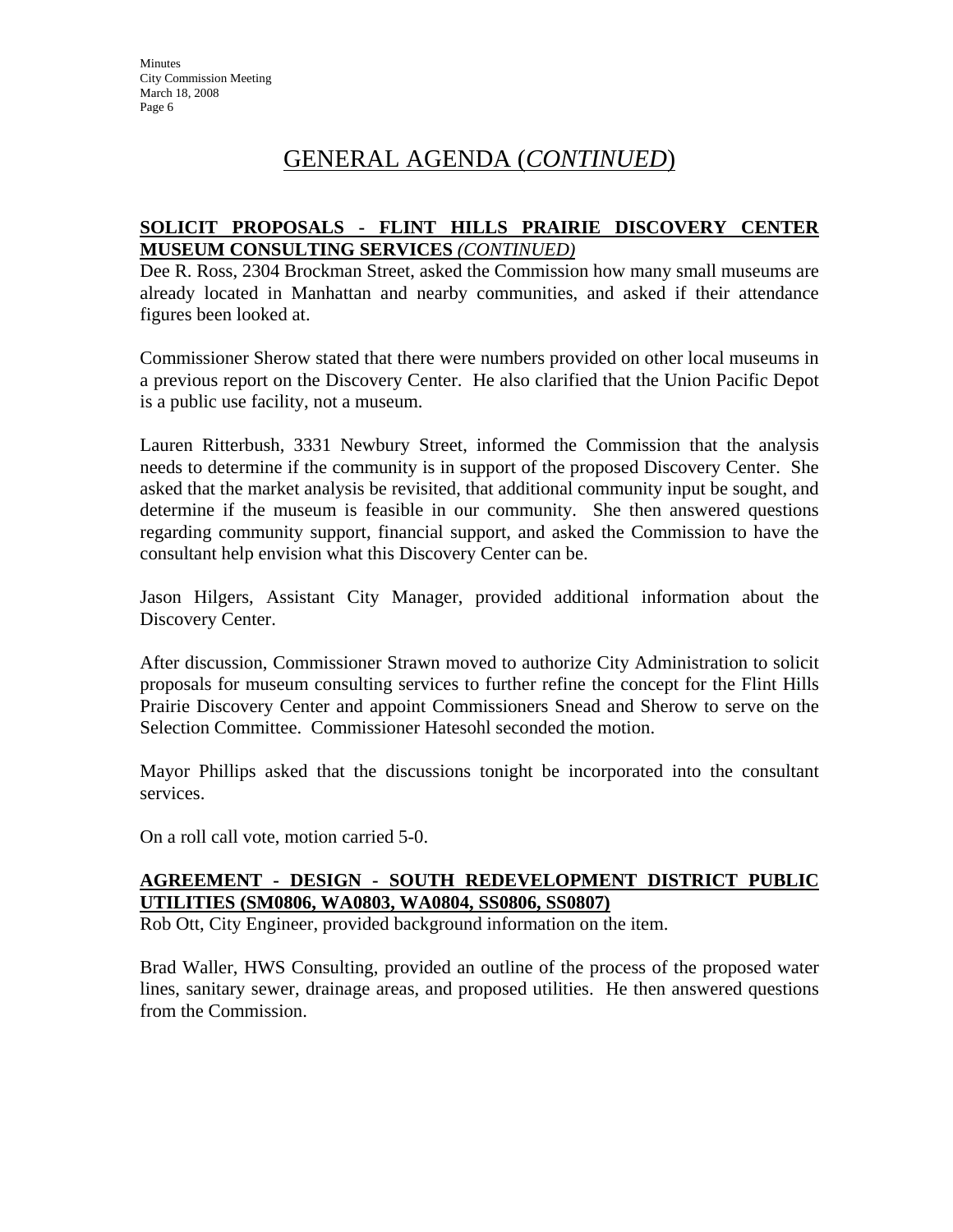## GENERAL AGENDA (*CONTINUED*)

### **AGREEMENT - DESIGN - SOUTH REDEVELOPMENT DISTRICT PUBLIC UTILITIES (SM0806, WA0803, WA0804, SS0806, SS0807)** *(CONTINUED)*

Rob Ott, City Engineer, and Brad Waller, HWS Consulting, responded to questions from the Commission regarding utility layout and flexibility, size of lines, connection to existing water lines, project timeline, communication with neighbors, and coordination of utilities.

Dixie West, 1014 Houston Street, asked about the storm water drainage plans for the development and impact on the neighborhood.

Brad Waller, HWS Consulting, provided additional information on the drainage plans.

After discussion, Commissioner Hatesohl moved to authorize the Mayor and City Clerk to enter into an agreement with HWS Consulting Group, Inc., of Manhattan, Kansas, for the design of public utilities on the South Redevelopment District related to stormwater, water, and sanitary sewers (SM0806, WA0803, WA0804, SS0806 and SS0807). Commissioner Snead seconded the motion. On a roll call vote, motion carried 5-0.

#### **RESOLUTION NO. 031808-A - ISSUE GENERAL OBLIGATION BONDS - FOURTH STREET AND BLUEMONT AVENUE INTERSECTION IMPROVEMENTS (ST0703)**

Jason Hilgers, Assistant City Manager, presented the item. He then responded to questions from the Commission regarding the proposed roundabout, the McCall Street extension to the north, the historic properties near the intersection and mitigation efforts, and potential financing options for the project.

After discussion, Commissioner Snead moved to approve Resolution No. 031808-A, which amends and supplements Resolution No. 121807-L, authorizing the issuance of general obligation bonds not to exceed \$3,205,000.00 to finance improvements for the Intersection at Fourth Street and Bluemont Avenue (ST0703). Commissioner Sherow seconded the motion. On a roll call vote, motion carried 5-0.

## EXECUTIVE SESSION

At 9:25 p.m., Mayor Phillips moved to recess into Executive Session until 9:45 p.m. for the purpose of preliminary discussions related to the acquisition of real estate. Commissioner Sherow seconded the motion. On a roll call vote, motion carried 5-0.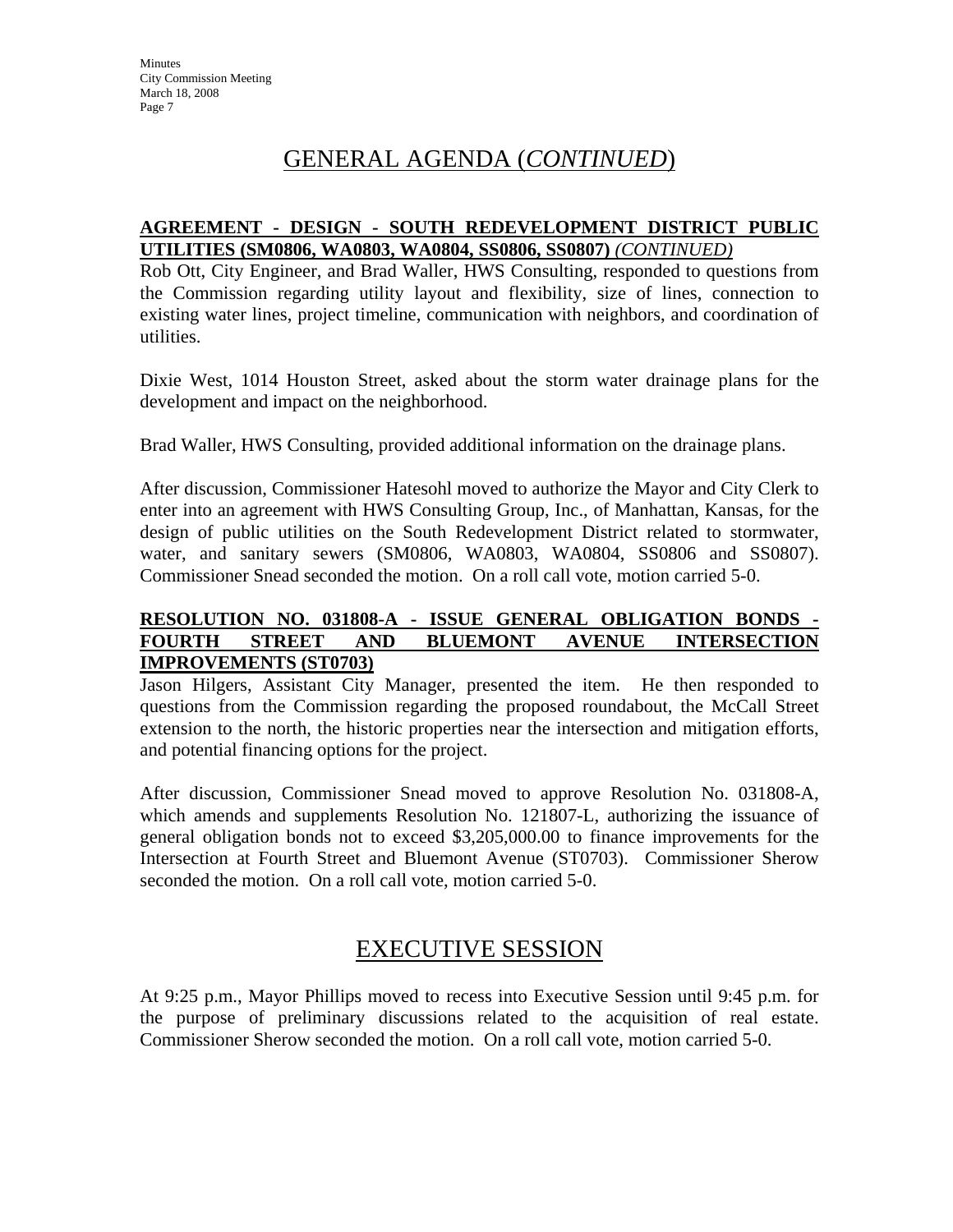## EXECUTIVE SESSION (*CONTINUED*)

At 9:45 p.m., the Commission reconvened with Mayor Phillips, and Commissioners Hatesohl, Strawn, and Snead in attendance. Commissioner Snead moved to recess into Executive Session until 10:00 p.m. for the purpose of preliminary discussions related to the acquisition of real estate. Commissioner Strawn seconded the motion. On vote, motion carried 4-0.

At 10:00 p.m., the Commission reconvened with Mayor Phillips and Commissioners Hatesohl, Strawn, Snead, and Sherow in attendance. Commissioner Hatesohl moved to adjourn. Commissioner Snead seconded the motion. On vote, motion carried 5-0.

 $\overline{\phantom{a}}$  , which is a set of the set of the set of the set of the set of the set of the set of the set of the set of the set of the set of the set of the set of the set of the set of the set of the set of the set of th

#### **ADJOURNMENT**

At 10:01 p.m. the Commission adjourned.

Gary S. Fees, CMC, City Clerk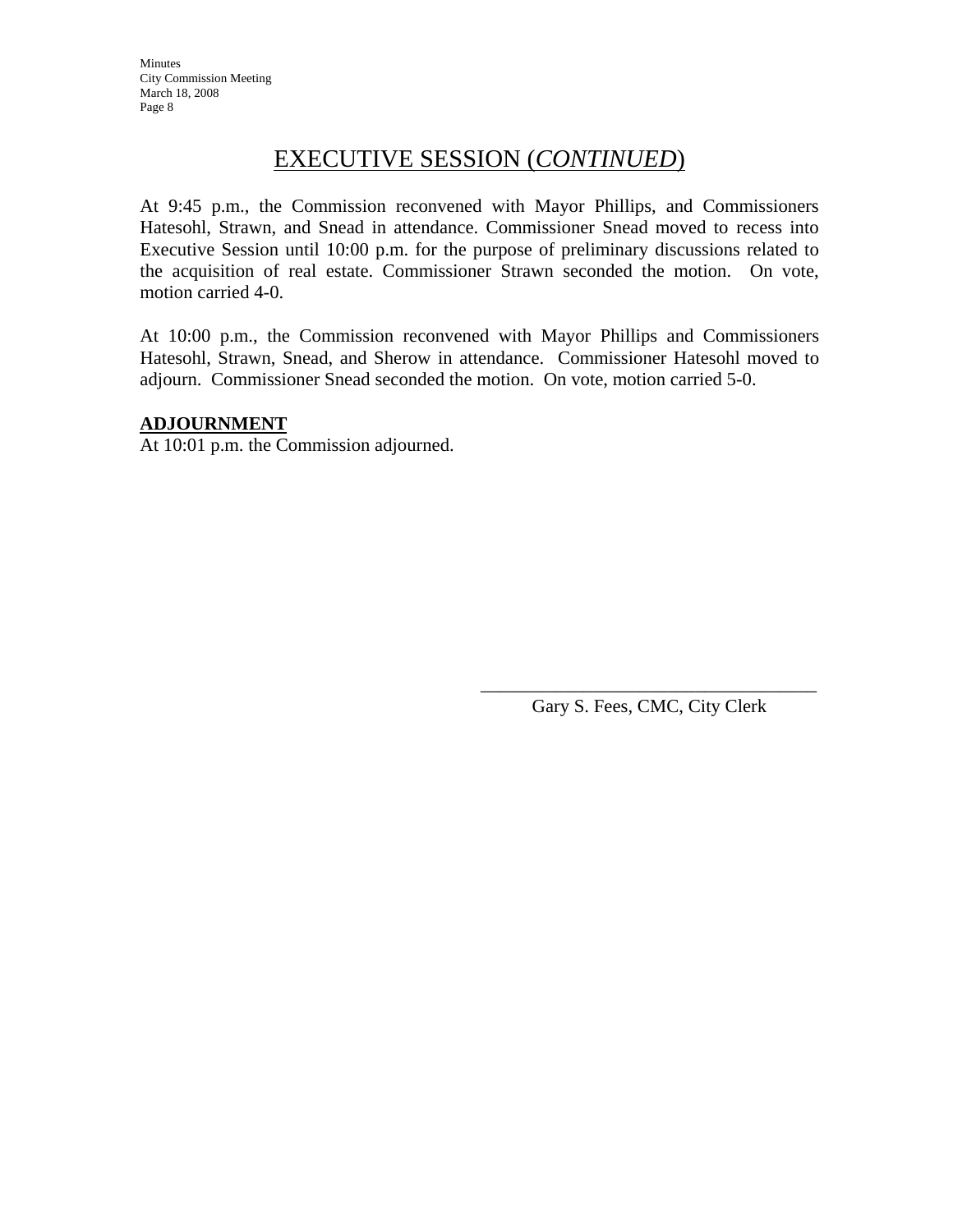*Attachment No. 1* 

#### **STAFF REPORT**

**ON AN APPLICATION TO REZONE PROPERTY** An approximate 1.68 acre tract of land consisting of Lots 3, 4, 9, 10, and 11, University Acres Addition and Lot 6, North Timberlane Addition.

**FROM:** R, Single-Family Residential District

**TO:** C-1, Restricted Business District

**APPLICANT:** Manhattan Medical Center – Rick G. Fulton, President

**ADDRESS:** 1133 College Avenue, Manhattan, KS 66502

**OWNERS:** Manhattan Medical Center (Lots 3, 9, 10 and 11, University Acres Addition and Lot 6, North Timberlane Addition);

> Jane W. Wasson Trust and Clyde E. Wasson Trust (Lot 4, University Acres Addition.

**LOCATION:** Lots 9, 10 and 11, University Acres Addition are generally located south of Claflin Road, and are approximately 380 feet east of Hylton Heights Road. Lots 3 and 4, University Acres Addition and Lot 6, North Timberlane Addition are generally located north of Buena Vista Drive and are approximately 150 feet north of the intersection of Buena Vista Drive and Rebecca Road.

**AREA:** 1.68 Acres

#### DATE OF PUBLIC NOTICE PUBLICATION: January 14, 2008

#### **DATE OF PUBLIC HEARING: PLANNING BOARD:** February 4, 2008

 *(Tabled at the request of the applicant to March 3,* 

*2008)* 

#### **CITY COMMISSION:** March 17, 2008

**EXISTING USE:** Two vacant residential lots, two residential lots with two-family dwellings unit on each lot, and two residential lots with single-family dwellings on each lot.

**ADDRESS:** 1133 College Avenue, Manhattan, KS 66502; and 2407 Buena Vista Drive, Manhattan, KS 66502.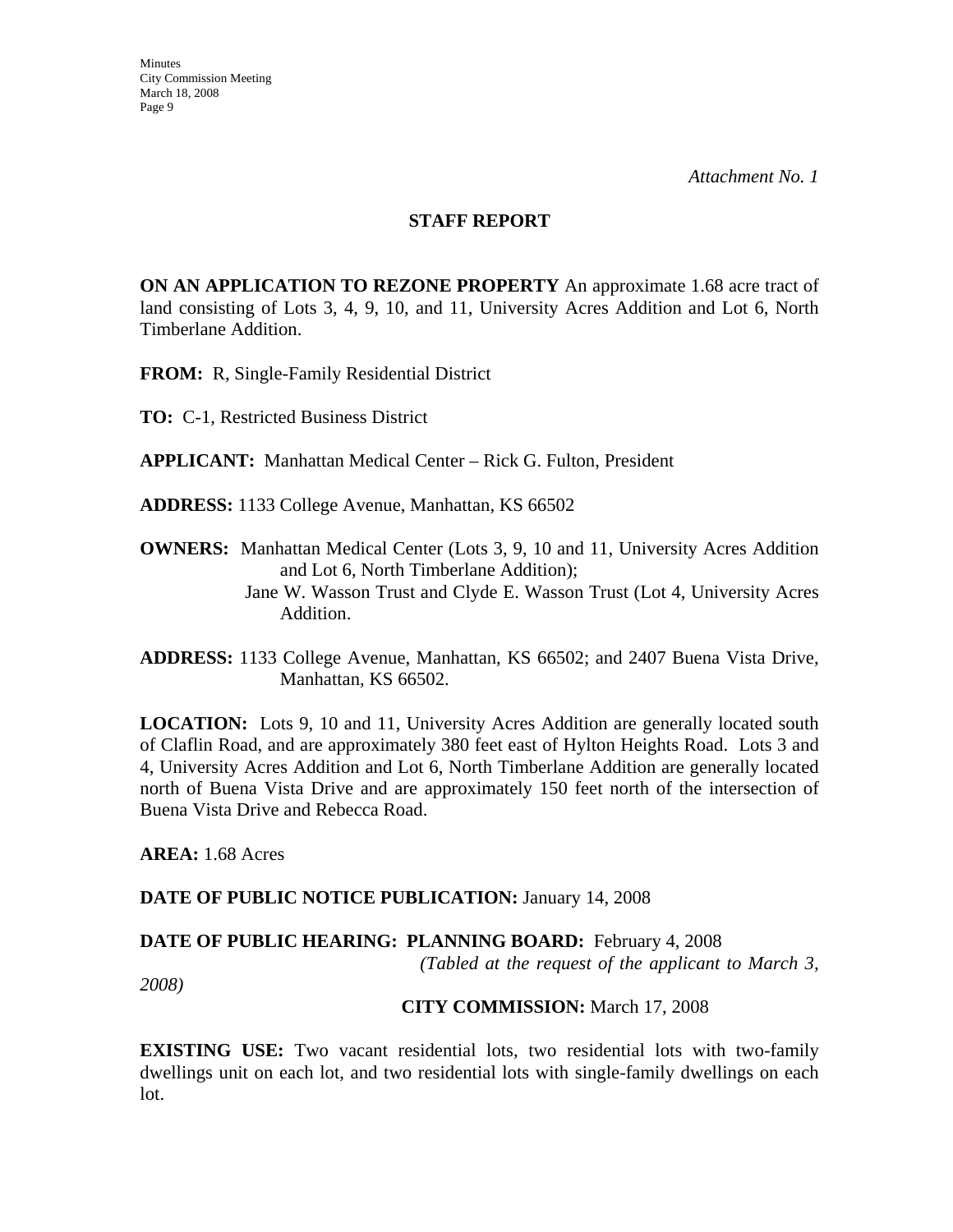*Attachment No. 1* 

The applicant has submitted a Replat of Lots 3, 4, 9, 10, and 11, University Acres Addition, Lot 6, North Timberlane Addition and Lot 4, Manhattan Medical Center P.U.D. The Replat will combine all of these lots into one lot, vacate and establish easements and restrict access to existing and proposed driveways along Claflin Road and Buena Vista Drive. The Final Plat also creates no access along the entire front property line of existing Lot 6. The Replat will be known as the Final Plat the Manhattan Medical Center, Unit II. **PHYSICAL AND ENVIRONMENTAL CHARACTERISTICS:** The site consists of six residential lots, all of which slope to the southeast into a drainage channel located further to the southeast. There are two vacant lots located in the site; Lot 11, University Acres Addition (vacant) is a large residential lot that had the residential dwelling demolished in July, 2007 and is now a grassy, open space. Lot 6, North Timberlane Addition (vacant) is an unimproved, nonconforming triangular shaped lot east of Buena Vista Drive and north of an undeveloped, unnamed, public right-of- way that leads into the Manhattan Medical Center property to the east. There are several mature trees and open grassy areas on the property. The residential lots south of Claflin Road (Lots 9 and 10, University Acres Addition) consist of nonconforming, two-family dwelling units. Each of these duplex lots share a driveway and curb cut to gain access to Claflin Road, with the exception of the east dwelling unit on Lot 10, University Acres Addition, which has its own driveway and curb cut. The residential lots north of Buena Vista Drive (Lots 3 and 4, University Acres Addition) contain two-story, single-family homes with attached garages that gain direct access to Buena Vista Drive from separate driveways and curb cuts.

## **SURROUNDING LAND USE AND ZONING:**

- **(1) NORTH:** An approximate 70 foot wide collector street right-of-way (Claflin Road), commercial office, Kansas State University Forestry property, and multi-family residential units; C-1, U and PUD Districts.
- **(2) SOUTH:** An approximate 60 foot wide local, residential street right-of-way (Buena Vista Drive), single-family dwelling units; R District.
- **(3) EAST:** Medical office complex set out in individual buildings in a campus setting; C-1 and PUD Districts.
- **(4) WEST:** Single-Family residential dwelling units and religious center/church; R District.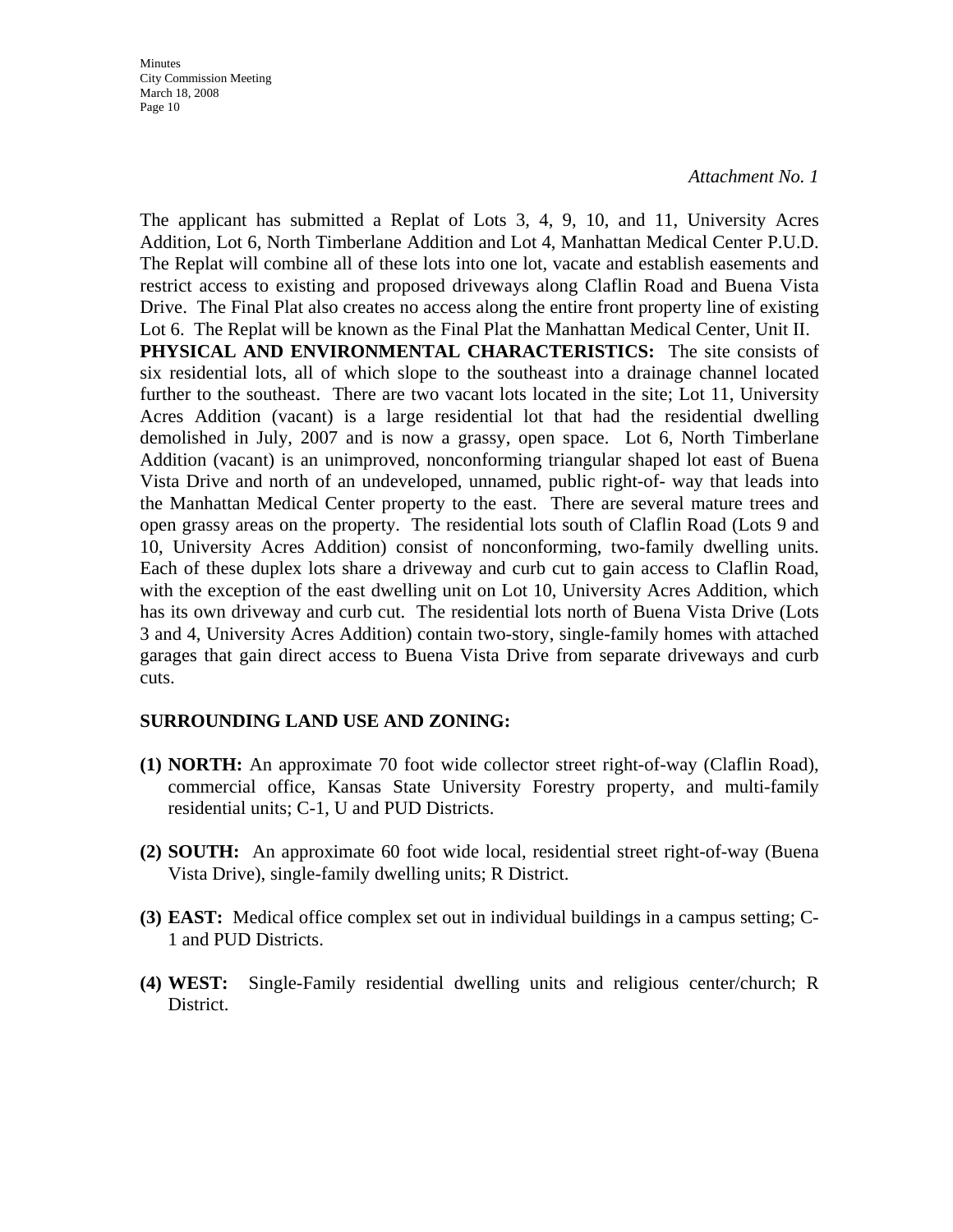*Attachment No. 1* 

**GENERAL NEIGHBORHOOD CHARACTER:** The neighborhood is characterized by a mixture of low density, single-family and high density, multi-family residential uses, a religious center and church, commercial and medical offices and university uses. The high density residential uses are to the northwest in a residential PUD consisting of apartments that was approved in May, 1990. The low density, single-family dwellings are concentrated to the south and southwest of the subject area. These dwellings are a mixture of single-story and two-story homes built in the 1960's. The commercial office uses in the neighborhood include the Manhattan Medical Center complex to the east and a real estate office to the north. The Kansas Forest Service is located to the north of the subject area. The existing uses within the rezoning site and surrounding neighborhood have been present for many years.

**SUITABILITY OF SITE FOR USES UNDER CURRENT ZONING:** The singlefamily dwellings on Lots 3 and 4, University Acres Addition and the vacant Lot 11, University Acres Addition are generally suitable for the permitted uses in the R, Single-Family Residential District. The two-family dwellings on Lots 9 and 10, University Acres Addition are nonconforming uses in the R, Single-Family Residential District, subject to the requirements for Nonconforming Uses, Article VIII, of the Zoning Regulations. These two-family dwellings were built in 1963 and were a permitted use in the "A" Single and Two Family Dwelling District from 1965 to 1968. Lot 6, North Timberlane Addition is an unimproved, nonconforming lot in terms of lot depth, lot width, and lot area for the R District (Section 4-102 (C)) and is subject to the requirements for Nonconforming Uses, Article VIII, of the Zoning Regulations. This lot could not be developed in its existing configuration. While the lots along the south side of Claflin Road are all generally suitable for uses in the R District, there is some concern about having multiple private drives from these lots onto the busy Claflin Road corridor, which can pose a turning movement hazard.

## **COMPATIBILITY OF PROPOSED DISTRICT WITH NEARBY PROPERTIES AND EXTENT TO WHICH IT MAY HAVE DETRIMENTAL AFFECTS:**

The C-1, Restricted Commercial District is intended to be compatible with adjacent residential districts. An increase in traffic, light and noise can be expected with the proposed rezoning and would be consistent with the character of the Claflin Road corridor. The proposed rezoning of the residential lots along Buena Vista Drive (Lots  $3 < x$ 4, University Acres Addition and Lot 6, North Timberlane Addition) encroaches upon an established residential neighborhood, particularly if access to the site could be gained from Buena Vista Drive, a local residential street. The permitted uses in the C-1 District include banks and financial institutions (including drive-in types), mortuaries and funeral homes, cultural facilities and business and professional offices. The traffic generated by these uses would be incompatible with the surrounding residential neighborhood and the local residential street.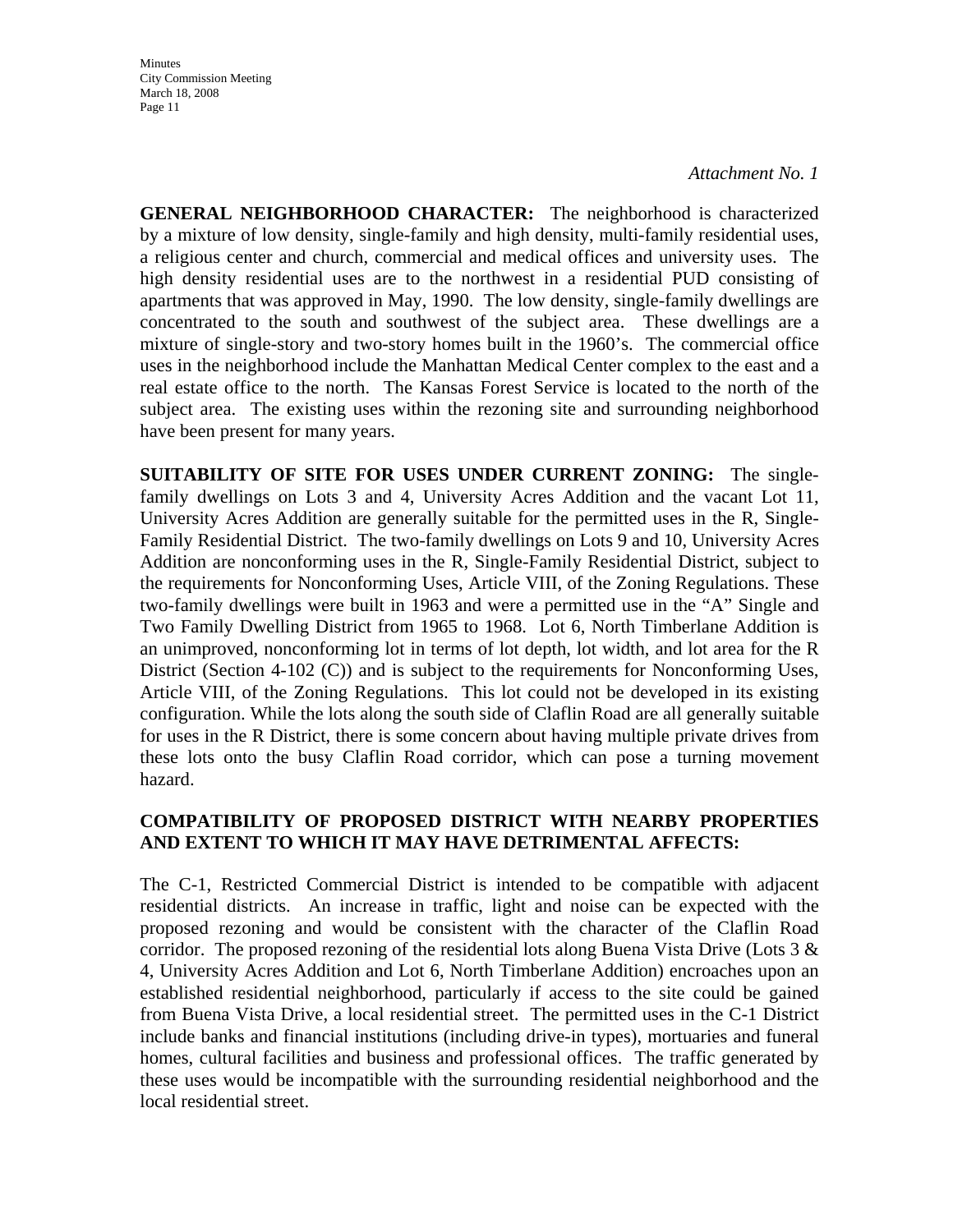#### *Attachment No. 1*

However, the applicant has proposed a restrictive covenant which would restrict the use of the land to business and professional offices, churches, chapels, temples, synagogues, cultural facilities and government buildings along Buena Vista Drive. The restrictive covenant also eliminates access to Buena Vista Drive once the residential dwellings were removed. The covenant would be enforceable by the City Commission and can only be altered or removed by the owner and written consent of the City Commission. Limiting access and future uses on the property through the self-imposed covenant will reduce the potential for adverse impacts on the neighborhood, while allowing expansion of the Manhattan Medical Center campus along Claflin Road.

The C-1 District requires sight obscuring screening of not less than six (6) feet in height to be provided along the entire length of all property lines that share a common boundary with property, except public rights-of-ways, in a residential district. The C-1 District requires that exterior lighting fixtures shall be shaded so that no direct light is cast upon any property located in a residential district and so that no glare is visible to any traffic on any public street. The applicant has stated that parking lot lighting will utilize a timer to turn-off the lights from 10:00 pm to 6:00 am. The exterior lights on the proposed building will remain on for security purposes. The C-1 District also limits storage activities associated with a business or professional use to be limited to storage that supports the daily activities occurring within the business or professional office environment. These use limitations and self-imposed restrictive covenant would minimize the affects caused by the rezoning on the surrounding properties.

**CONFORMANCE WITH COMPREHENSIVE PLAN:** The Future Land Use Map for the Northwest Planning Area designates the site as Residential Low/Medium Density (RLM). The RLM category policies include the following:

## *RESIDENTIAL LOW/MEDIUM DENSITY (RLM)*

## *RLM 1: Characteristics*

*The Residential Low/Medium Density designation incorporates a range of single-family, single-family attached, duplex, and town homes, and in appropriate cases include complementary neighborhood-scale supporting land uses, such as retail, service commercial, and office uses in a planned neighborhood setting, provided they conform*  with the policies on Neighborhood Commercial Centers. Small-scale multiple-family *buildings and condominiums may be permissible as part of a planned unit development, or special mixed-use district, provided open space requirements are adequate to stay within desired densities.* 

## *RLM 2: Appropriate Density Range*

*Densities in the Residential Low/Medium designation range between less than one dwelling unit/acre up to 11 dwelling units per net acre.*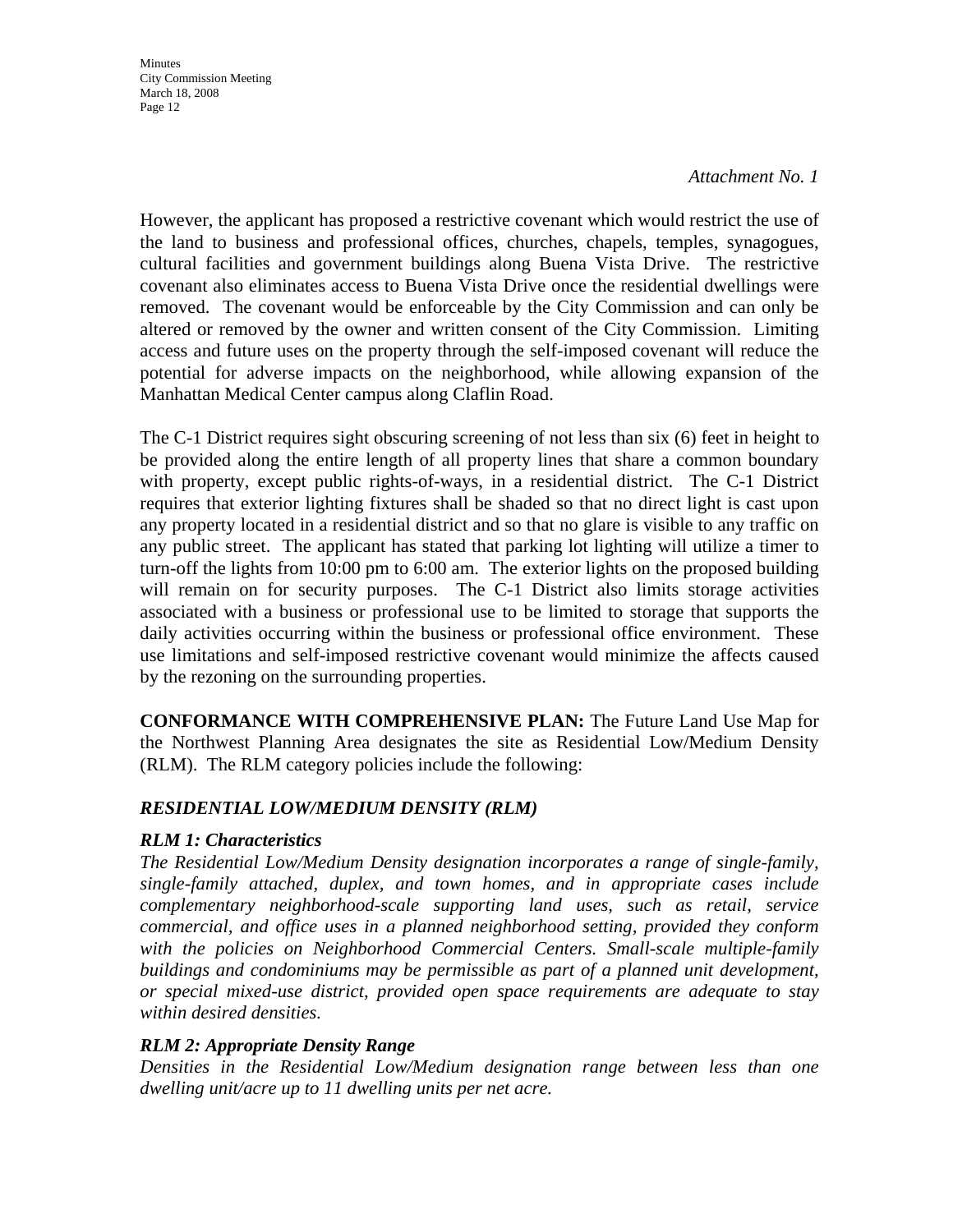*Attachment No. 1* 

### *RLM 3: Location*

*Residential Low/Medium Density neighborhoods typically should be located where they have convenient access and are within walking distance to community facilities and services that will be needed by residents of the neighborhood, including schools, shopping areas, and other community facilities. Where topographically feasible, neighborhoods should be bounded by major streets (arterials and/or collectors) with a direct connection to work, shopping and leisure activities.* 

The background and intent of the Commercial policy section of the Comprehensive Plan state:

*"The City contains numerous commercial areas that provide the necessary goods and services for residents of the community and region as well as visitors. Commercial developments must be located and designed to balance market opportunities with access and location. In addition, the location and design of commercial areas must be incorporated into surrounding areas, rather than altering the character of surrounding neighborhoods. While the Downtown, or Central Core District, will remain the primary focus of regional commercial activity for the community and region, a variety of other community and neighborhood scale commercial centers will be distributed throughout the community to provide for the day-to-day needs of residents."*

The subject lots on Claflin Road abut office and professional uses to the north and east, and similar professional offices farther to the west along Hylton Heights Road and Claflin Road. It is anticipated that this RLM area could be redeveloped to office/research park uses and be compatible with the Comprehensive Plan.

Rezoning the subject lots that gain direct access on Buena Vista Road would encroach into a residential neighborhood that has been established since the 1960's. However, the applicants have proposed a restrictive covenant that would limit the uses and prohibit access onto Buena Vista Drive. The self-imposed covenant reduces the potential that the character of the surrounding neighborhood would be altered by developing the lots to office or business uses. Therefore the rezoning generally conforms to the intent of the policies associated with the Comprehensive Plan's Commercial section.

The Land Use and Growth Management chapter of the Comprehensive Plan provides the following policies regarding the Office/Research Park (OFF/RP) category, which most closely matches the proposed C-1 District: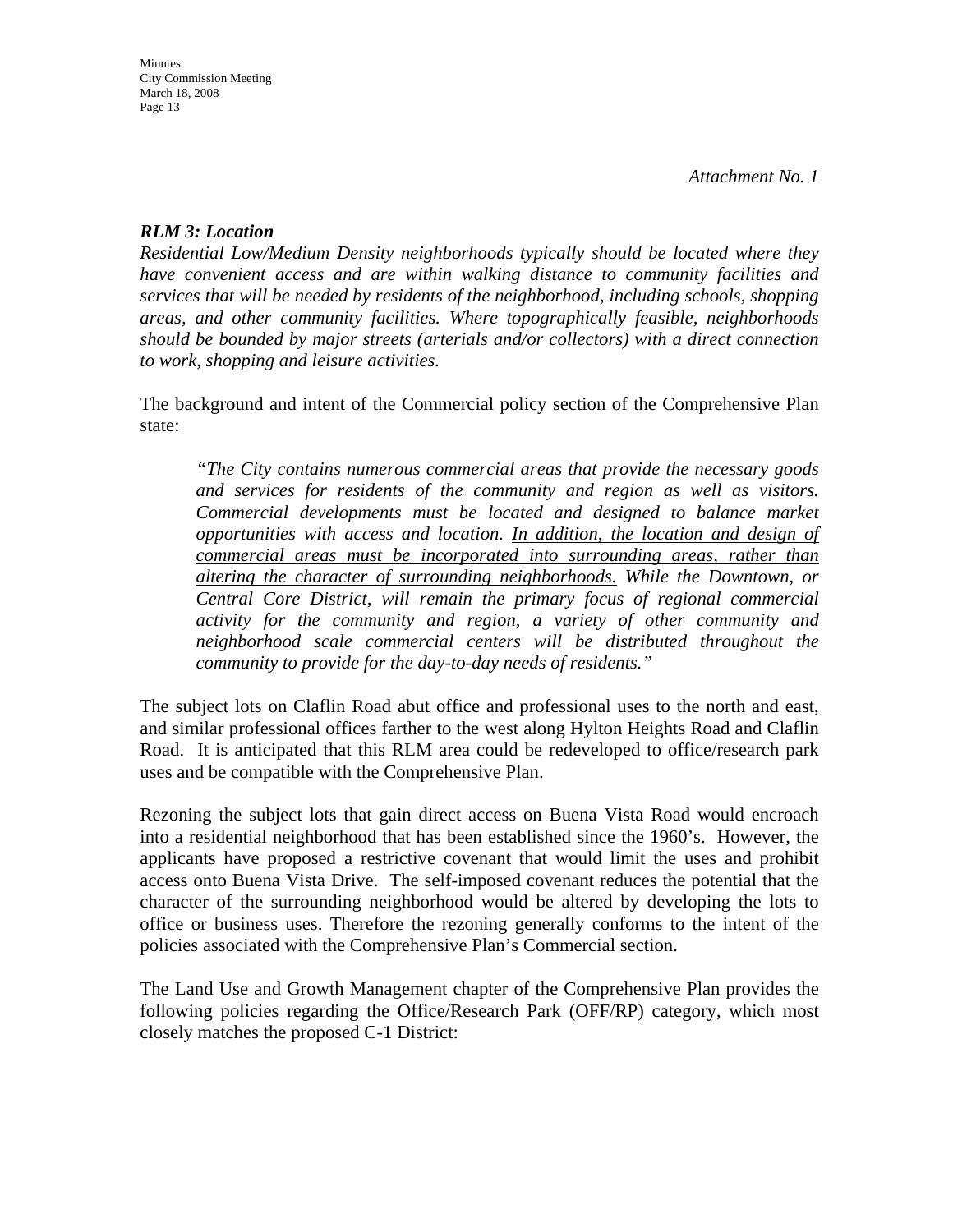*Attachment No. 1* 

### *OR 1: Characteristics*

*The Office/Research Park land use designation is intended to provide concentrated areas of high quality employment facilities, such as corporate office headquarters, research and development, and educational facilities in a planned, "campus-like" setting. Office/Research Park developments may be incorporated into a master planned neighborhood, or located in close proximity to residential areas. Activities within an employment area typically take place indoors, and outdoor storage or other more industrial types of uses are typically not permitted. Some specialized research parks may include limited prototype production, such as in the K-State Research Park. This category may also include smaller office complexes consisting of a single building or several buildings that are not located within a typical office park setting. These smaller office complexes shall meet the intent of the policies within this section, to the extent that they apply (i.e., Policy OR5 will not apply to single-building facilities). The Poyntz Avenue Corridor, located between 17th Street and Juliette Avenue, is another designated office district with some unique characteristics and issues that are addressed more specifically in the adopted Poyntz Avenue Corridor District Plan.* 

#### *OR 2: Location*

*Office/Research Park facilities should have direct access to existing or planned arterial and collector streets and should not rely on local or residential streets for access.* 

## *OR 3: Site Layout and Design*

*Office/Research Park developments should be organized in a planned, "campus-like" setting that is heavily landscaped. Each development will vary based on site configuration and topographical or other constraints; however, in a "campus-like" setting, buildings should typically be arranged to form outdoor gathering spaces.* 

#### *OR 5: Unified Architectural Character*

*Buildings within an Office/Research Park setting should have a unified architectural character achieved through the use of similar elements, such as rooflines, materials, colors, signage, landscaping and screening and other architectural and site layout details.* 

#### *OR 6: Common Areas*

*Plazas and other common outdoor gathering spaces should be provided as part of the "campus" environment. Each development will vary based on site configuration and topographical or other constraints; however, in a "campus-like" setting, buildings should typically be arranged to form outdoor gathering spaces, such as quads, courtyards, patios, or seating areas for employees and visitors.*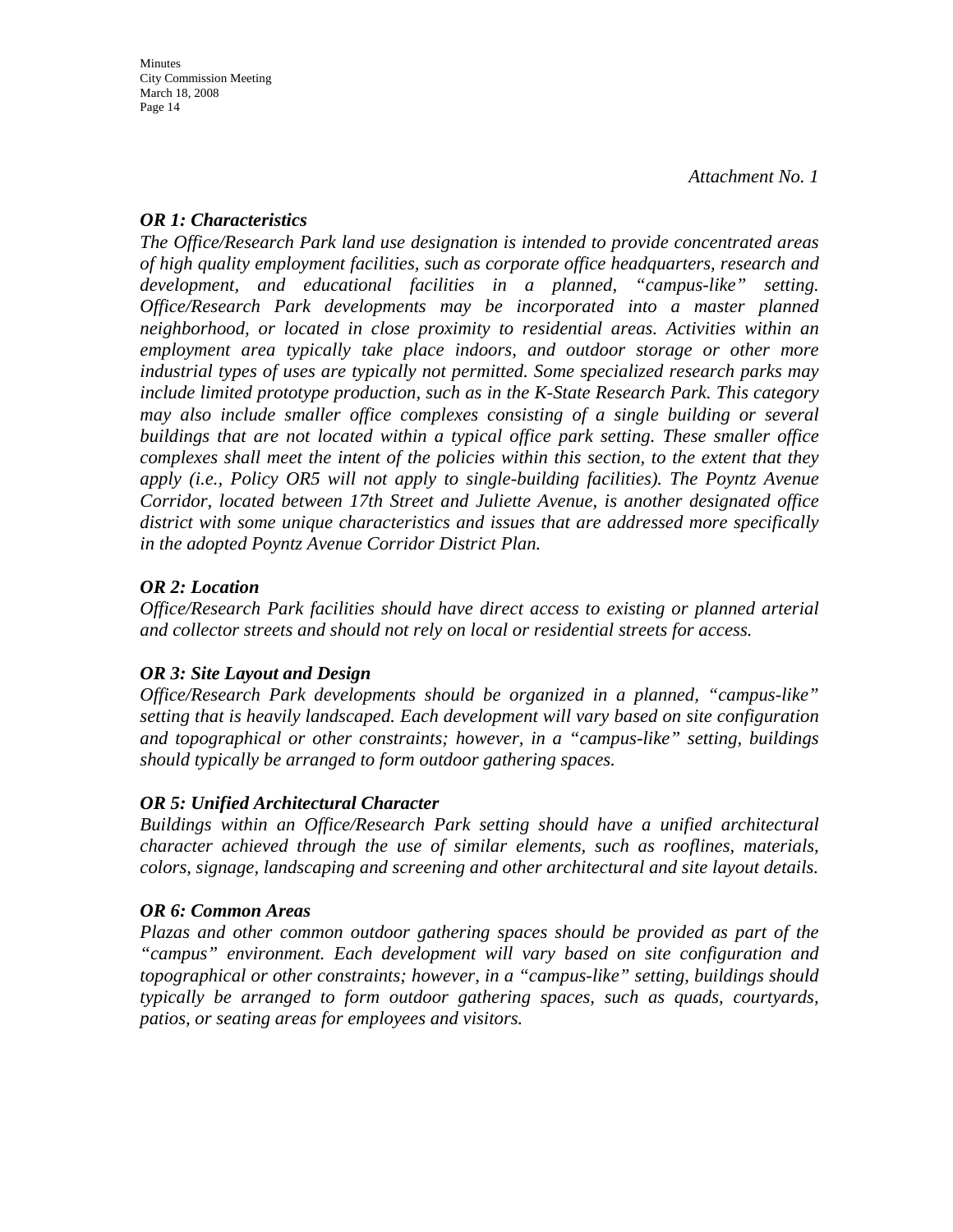*Attachment No. 1* 

### *OR 7: Circulation and Access*

*Building entrances, outdoor gathering spaces, and parking areas shall be linked with clear, direct pedestrian walkways.* 

## *OR 8: Outdoor Storage*

*The functions of an Office/Research Park facility should generally be completely contained within buildings. Accessory outdoor storage facilities typically should be of a limited nature and completely screened.* 

The proposed rezoning generally conforms to the Comprehensive Plan.

## **ZONING HISTORY AND LENGTH OF TIME VACANT AS ZONED:**

| 1953          | City Commission accepts easements and rights-of-way as shown on the                 |
|---------------|-------------------------------------------------------------------------------------|
|               | Final Plat of North Timberlane Addition.                                            |
| 1954          | North Timberlane Addition was annexed into the City and zoned "A"                   |
|               | First Dwelling House.                                                               |
| 1959          | City Commission accepts easements and rights-of-way as shown on the                 |
|               | Final Plat of University Acres Addition.                                            |
| 1961          | University Acres Addition was annexed into the city and zoned "A" First             |
|               | Dwelling House District.                                                            |
| $1964 - 1965$ | The entire subject area was rezoned from "A" First Dwelling House to                |
|               | "A-A" Single Family Dwelling District.                                              |
| $1965 - 1968$ | Lots 3, 4, 9, 10, and 11, University Acres Addition, Lot 6, North                   |
|               | Timberlane Addition was rezoned to "A" Single and Two-Family                        |
|               | Dwelling District.                                                                  |
|               | 1969 – Present: The entire subject area was rezoned to R, Single-Family Residential |
|               | District.                                                                           |

Lot 6, North Timberlane Addition has been vacant since it was platted in 1953.

Lot 11, University Acres Addition has been vacant since July, 2007.

**CONSISTENCY WITH INTENT AND PURPOSE OF THE ZONING ORDINANCE:** The intent and purpose of the Zoning Regulations is to protect the public health, safety, and general welfare; regulate the use of land and buildings within zoning districts to assure compatibility; and to protect property values. The C-1, Restricted Business District is designed to provide for non-retail commercial, and business and professional activities adjacent to arterial and collector streets. This district is intended to be compatible with adjacent residential districts.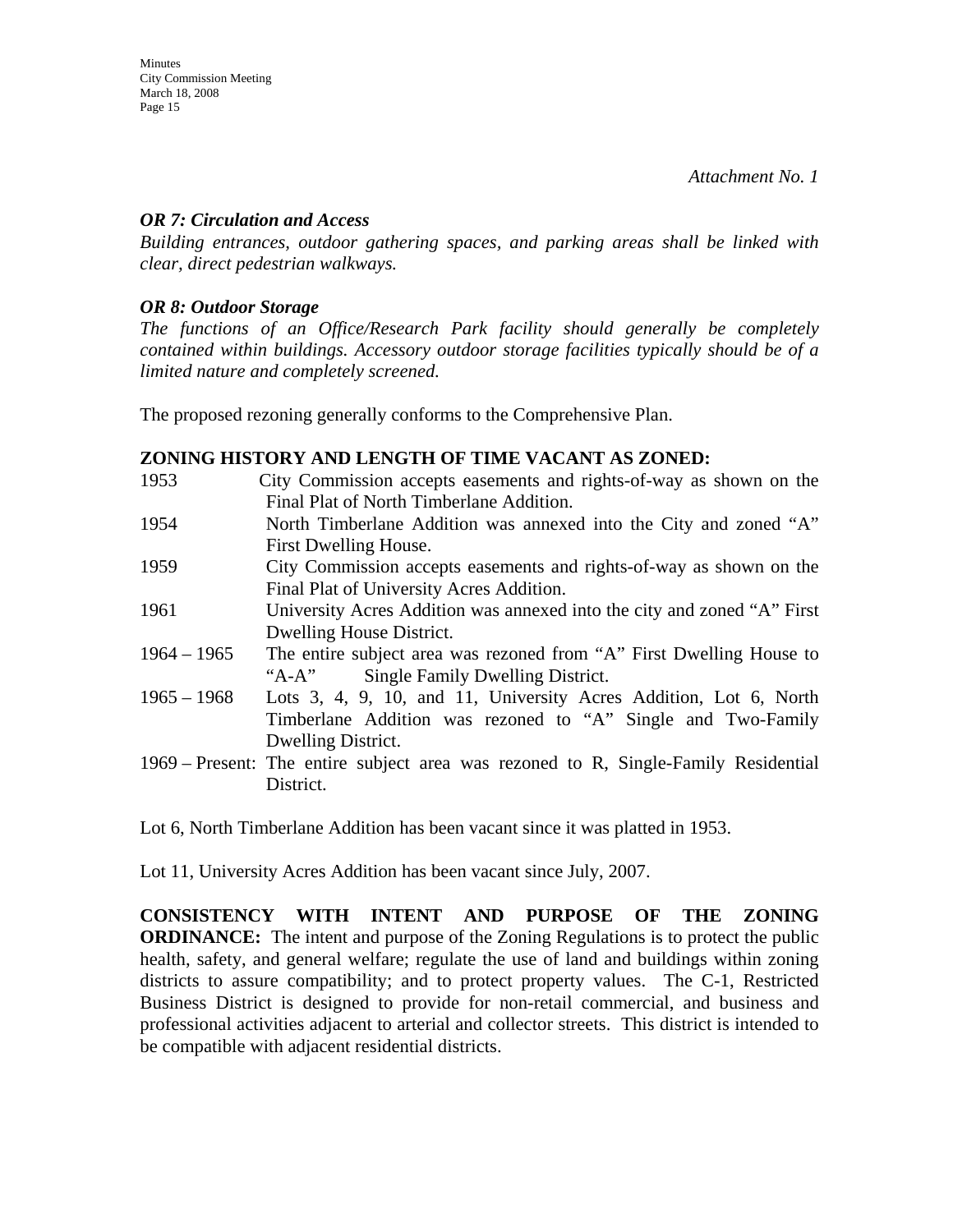*Attachment No. 1* 

The minimum lot area in the C-1 District is 15,000 square feet. Individually, only two (2) Lots (Lot 3 & 11, University Acres Addition) meet the minimum lot area for the C-1 District. The applicant has proposed to replat all of the subject area to be rezoned, along with Lot 4 of the Manhattan Medical Center P.U.D., into one large lot, totaling 356,068 square feet (8.17 acres) in area.

The self-imposed restrictive covenant will prohibit the follow uses permitted in the C-1 District: business and professional offices, churches, chapels, temples, synagogues, cultural facilities and government buildings. Conditional uses may be considered subject to a public hearing, notification to surrounding owners and consideration and approval or denial by the Manhattan Board of Zoning Appeals prior to issuance of a building permit.

The C-1 District requires sight obscuring screening of not less than six (6) feet in height to be provided along the entire length of all property lines that share a common boundary with property in a residential district and exterior lighting fixtures shall be shaded so that no direct light is cast upon any property located in a residential district and so that no glare is visible to any traffic on any public street. The zoning district limits storage activities associated with a business or professional use to be limited to storage that supports the daily activities occurring within the business or professional office environment.

If the Final Plat is approved, the proposed rezoning of the entire subject area will be consistent with the intent and purpose of the C-1 District.

**RELATIVE GAIN TO THE PUBLIC HEALTH, SAFETY AND WELFARE THAT DENIAL OF THE REQUEST WOULD ACCOMPLISH, COMPARED WITH THE HARDSHIP IMPOSED UPON THE APPLICANT:** With the self-imposed restrictive covenant, there appears to be no gain to the public health, safety and welfare that denial would accomplish, compared to the hardship to the applicant if the request to Rezone was denied.

**ADEQUACY OF PUBLIC FACILITIES AND SERVICES:** The site can be adequately served with existing public utilities and services.

**SUCH ADDITIONAL MATTERS AS MAY APPLY IN INDIVIDUAL CIRCUMSTANCES:** The self-imposed restrictive covenant limits land uses on the site and removes future access to Buena Vista Drive once the two houses are removed, thus reducing potential impact on the Buena Vista neighborhood.